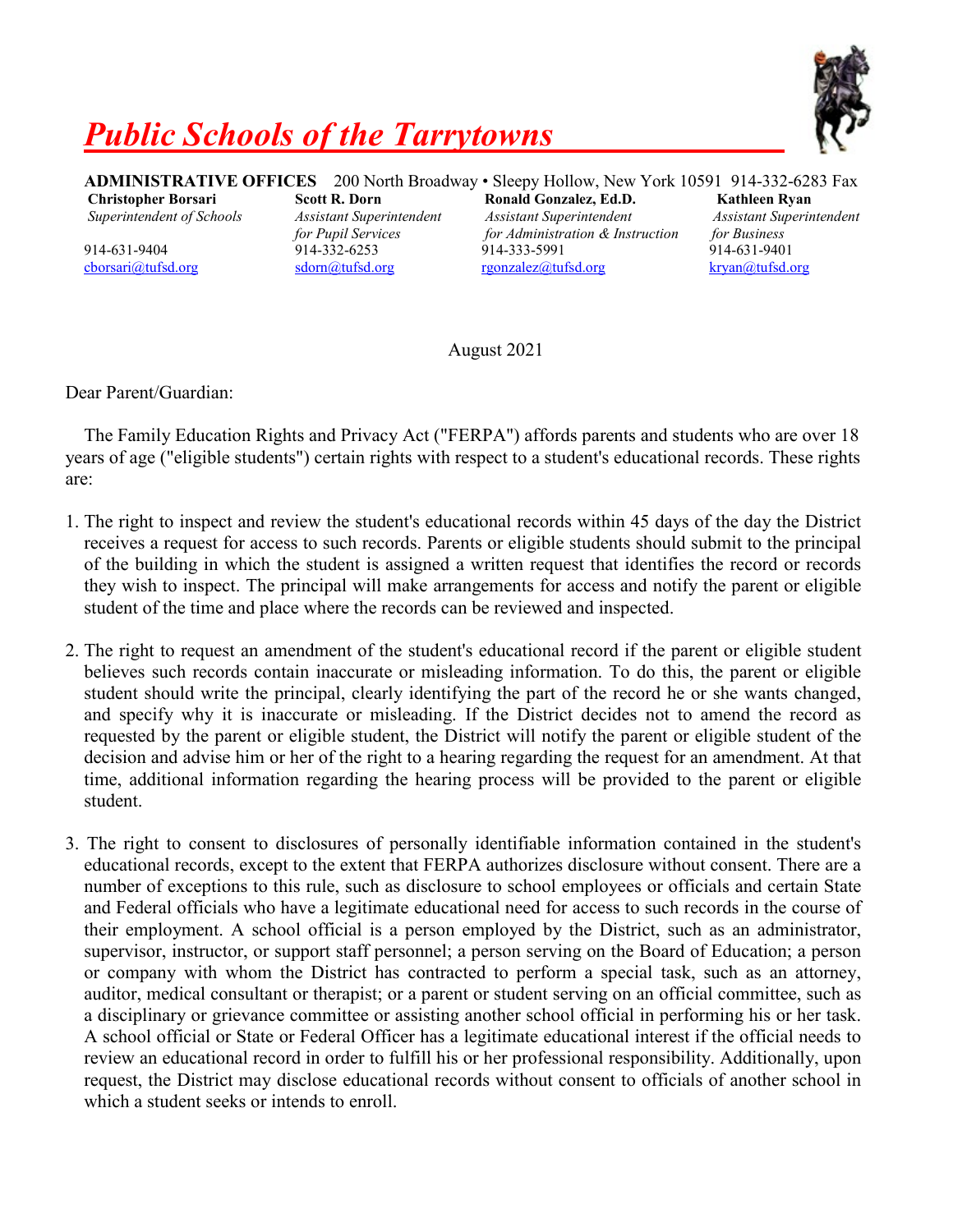## Page 2 - Notification of Rights under the Family Educational Rights & Privacy Act

4. The right to file a complaint with the United States Department of Education concerning alleged failures by the District to comply with the requirements of FERPA. The name and address of the official that administers FERPA is:

Family Policy Compliance Office U.S. Department of Education 400 Maryland Avenue, S.W. Washington, D.C. 20202-4605

Please be advised that in accordance with FERPA, directory information may be released by the School to military recruiters, colleges, and other parties requesting it unless you as the parent or the eligible student objects to the release of any or all of this information. Directory information includes a student's name, parent's names, address, telephone number, and email address. If you do not wish this information to be released on behalf of the student, please complete the enclosed revocation of directory information form and the military revocation form and return it by September 17, 2021.

In addition, please indicate on the attached release form if you do not want your child to appear on cable television shows or to have his/her name and photograph appear in newspapers or in newsletters. If you do not sign and return this form, we will assume that your child may appear on district cable shows, and his/her name and photograph may appear in newspapers or newsletters.

Sincerely,

Citype /S

 Christopher Borsari Superintendent of Schools

CB/nv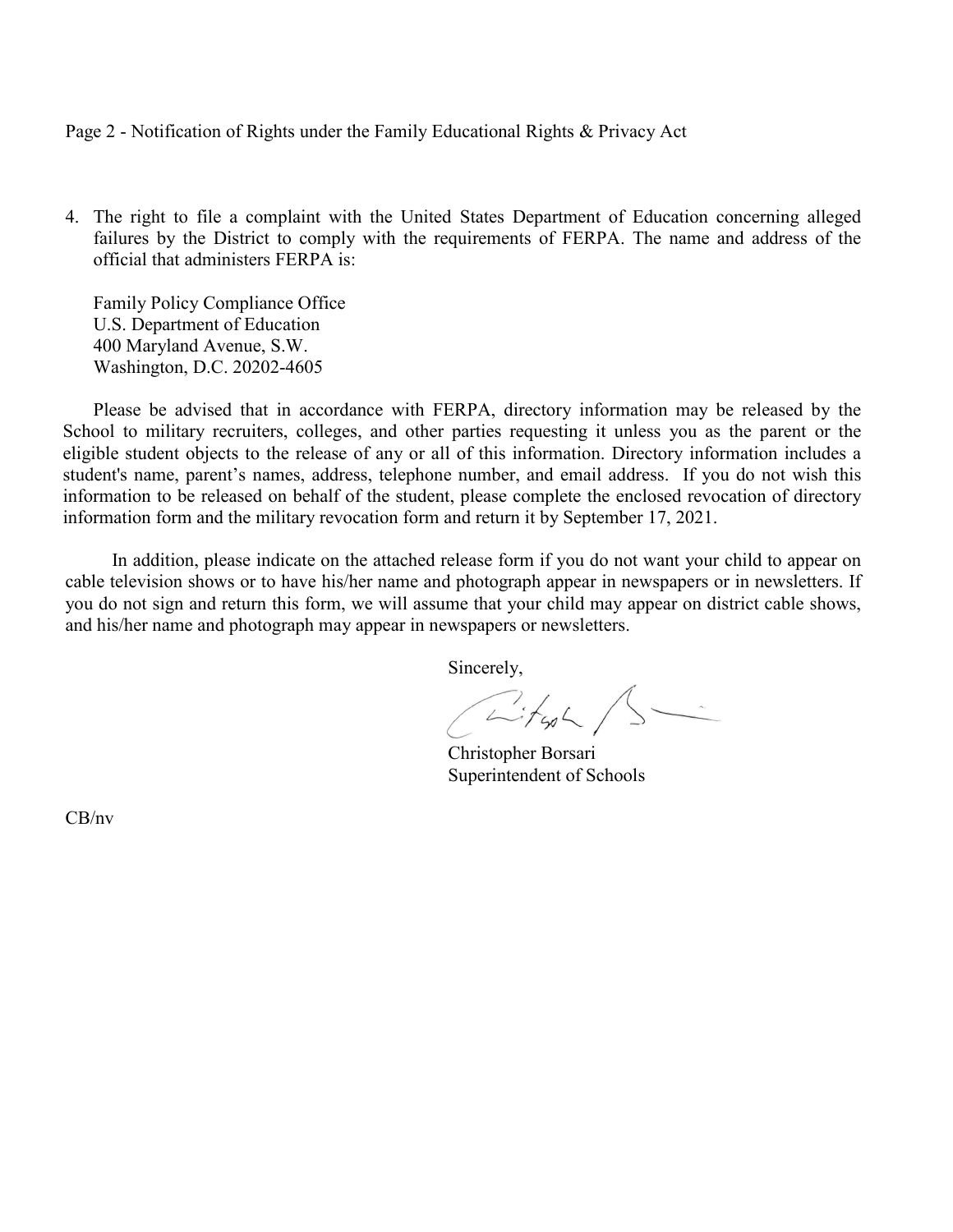

## *Public Schools of the Tarrytowns*

**ADMINISTRATIVE OFFICES** 200 North Broadway • Sleepy Hollow, New York 10591 914-332-6283 Fax **Christopher Borsari Scott R. Dorn Ronald Gonzalez, Ed.D. Kathleen Ryan** *Superintendent of Schools Assistant Superintendent Assistant Superintendent Assistant Superintendent for Pupil Services for Administration & Instruction for Business* 914-631-9404 914-332-6253 914-333-5991 914-631-9401

[cborsari@tufsd.org](mailto:cborsari@tufsd.org) [sdorn@tufsd.org](mailto:sdorn@tufsd.org) [rgonzalez@tufsd.org](mailto:rgonzalez@tufsd.org) [kryan@tufsd.org](mailto:kryan@tufsd.org)

agosto del 2021

Estimado Padres de Familia:

El Acta de Privacidad y Derechos a Educación Familiar ("FERPA") permite a padres y estudiantes con mas de 18 años de edad ("estudiantes elegibles") ciertos derechos con respecto a los archivos educativos del estudiante. Estos derechos son:

- 1. El derecho a inspeccionar y revisar los archivos educativos del estudiante dentro de un periodo de 45 días a partir del día que el Distrito recibe un pedido para el acceso a tales archivos. Padres o estudiantes elegibles deberán someter un pedido por escrito al Director/a del edificio asignado al estudiante, que identifique el registro o archivos que quieren inspeccionar. El Director/a hará arreglos para el acceso y notificara al padre o estudiante elegible del tiempo y lugar donde los archivos pueden ser revisados e inspeccionados.
- 2. El derecho a pedir una enmendadura del registro educativo del estudiante si el padre o estudiante elegible cree que tales archivos contienen información inexacta o engañosa. Para hacer esto, el padre o estudiante elegible debe escribir al Director/a, identificando claramente la parte del registro él o ella quiere cambiar, y debe especificar razón por el cual es inexacto o engañoso. Si el Distrito decide no enmendar el registro como pedido por el padre o estudiante elegible, el Distrito notificara al padre o estudiante elegible de la decisión y le aconsejara a él o ella del derecho a una audiencia con respecto a la demanda por una enmendadura. A la vez, se proporcionará al padre o estudiante elegible información adicional con respecto al proceso de auditoria.
- 3. El derecho a consentir develamientos de información personalmente identificable contenida en los archivos educativos del estudiante, excepto a la magnitud que FERPA autoriza develamiento sin consentimiento. Hay varias excepciones a esta regla, tal como el develamiento a empleados o funcionarios escolares y ciertos funcionarios estatales y federales que tienen una legítima necesidad educativa de ver tales archivos en el curso de su empleo. Un funcionario de la escuela es una persona empleado por el Distrito, tal como un administrador, supervisor, instructor, o empleado del cuerpo de apoyo; una persona que sirve en la Junta de Educación; una persona o compañía con quien el Distrito ha acordado ejecutar una tarea especial, tal como un abogado, interventor, médico consultante o terapeuta; o un padre o estudiante que sirve en un comité oficial, tal como un disciplinario o comité del agravio o asiste otro oficial de la escuela en ejecutar su tarea. Un funcionario escolar, estatal o federal tiene un interés educativo legítimo cuando el funcionario necesita revisar un registro educativo para cumplir con su responsabilidad profesional.

Adicionalmente, a petición, el Distrito puede desvelar archivos educativos sin consentimiento a oficiales de otra escuela en el que un estudiante busca o piensa matricularse.